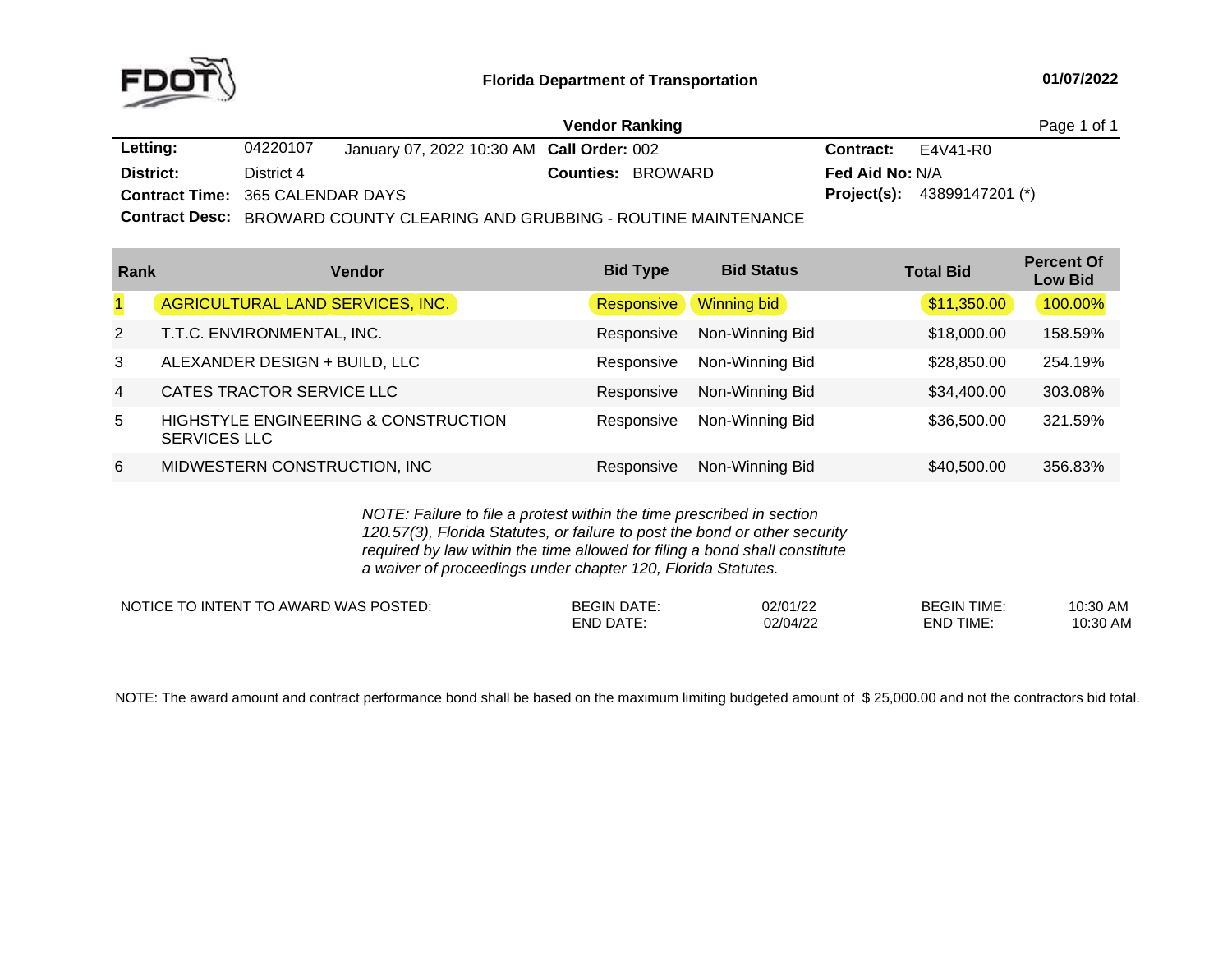

## **01/07/2022**

**Contract Time:** 365 CALENDAR**District:** District <sup>4</sup>SCOPE OF WORK: The work under this Contract consists of clearing and grubbing and/or sodding along various roads in<br>Passessed County Broward County. • BUSINESS DEVELOPMENT INITIATIVE (BDI) CONTRACT: Bidders must be <sup>a</sup> "Small Business" as defined by FDOT. Small business size standards can be found at https://www.fdot.gov/equalopportunity/bdi.shtm. For more information about bidding on BDI projects, please see the training guide located at http://www.cmdp-bgp.com/bdi-projects.html Prequalification per Rule 14-22 is not required. Bidders must complete and submit the Small Business Affidavit (Form No. 275-000-01) for approval prior to receipt of bid<br>documents. The form may be accessed at: https://www.fdet.gov/equaleppertunity/bdi.shtm documents. The form may be accessed at: https://www.fdot.gov/equalopportunity/bdi.shtm<br>It is only pecessary to submit the Small Business Affidavit (SBA) form once per vear It is only necessary to submit the Small Business Affidavit (SBA) form once per year.<br>Sond a completed and petarized affidavit as an attachment to: fdet hdi@det state fl u Send a completed and notarized affidavit as an attachment to: fdot.bdi@dot.state.fl.us. All Sublet work must be contracted to a small business or businesses as defined by the Department. The subcontractor must also submit a notarized Small Business Affidavit Form provided by the Department prior to the start<br>of work of work. •PROPOSAL BID GUARANTEE: On proposals over \$150,000, a Proposal Guaranty of \$500 is required for bids over<br>\$450,000 and may be in the farm of a Cookiers Check, made asyphic to the Flarida Benetiment of Transportation, the P \$150,000 and may be in the form of a Cashiers Check, made payable to the Florida Department of Transportation, the BDI<br>Bid at Proposal Bond (Form No. 375,020,16), or the standard Bid at Proposal Bond form, Form No. 375,020 Bid or Proposal Bond (Form No. 375-020-16), or the standard Bid or Proposal Bond form, Form No. 375-020-09). • MAXIMUM LIMITING CONTRACT: The award amount and contract performance bond shall be based on the maximum limited budget amount of \$25,000.00 and not the contractors bid total. There is no guarantee of minimum or<br>maximum amount to be issued under this contract maximum amount to be issued under this contract. DAYS **Project(s): Counties:** BROWARD43899147201 (\*) **Fed Aid No:** N/ABROWARD COUNTY CLEARING AND GRUBBING - ROUTINE MAINTENANCE **Contract Descr: Tabulation**Page 1 of 4 **Letting:** <sup>04220107</sup> January 07, <sup>2022</sup>**Call Order:** <sup>002</sup> **Contract:** E4V41-R0

•PERFORMANCE BOND: <sup>A</sup> Contract / Performance bond is not required for this project.

•• RENEWAL OPTION: This contract has a renewal option. This contract will have 2 renewal periods of 12 months

each

| Line No / Item ID<br><b>Alternate</b><br><b>Item Description</b> | Quantity<br><b>Units</b> | (1) AGRICULTURAL LAND<br><b>SERVICES, INC.</b> |                   | (2) T.T.C. ENVIRONMENTAL,<br>INC. |                   |                   | $(3)$ ALEXANDER DESIGN +<br><b>BUILD, LLC</b> |
|------------------------------------------------------------------|--------------------------|------------------------------------------------|-------------------|-----------------------------------|-------------------|-------------------|-----------------------------------------------|
| () indicates item is bid as Lump Sum                             |                          | <b>Unit Price</b>                              | <b>Ext Amount</b> | <b>Unit Price</b>                 | <b>Ext Amount</b> | <b>Unit Price</b> | <b>Ext Amount</b>                             |
| <b>SECTION:</b><br>0001                                          | <b>(SODDING (SY)</b>     |                                                |                   |                                   |                   |                   |                                               |
| 0005<br>011021                                                   | 3.000                    | 2.850.00000                                    | 8.550.00          | 5.000.00000                       | 15.000.00         | 7.700.00000       | 23,100.00                                     |
| <b>CLEARING &amp; GRUBBING (PUSH)</b><br><b>BUTTON CONTRACT)</b> | АC                       |                                                |                   |                                   |                   |                   |                                               |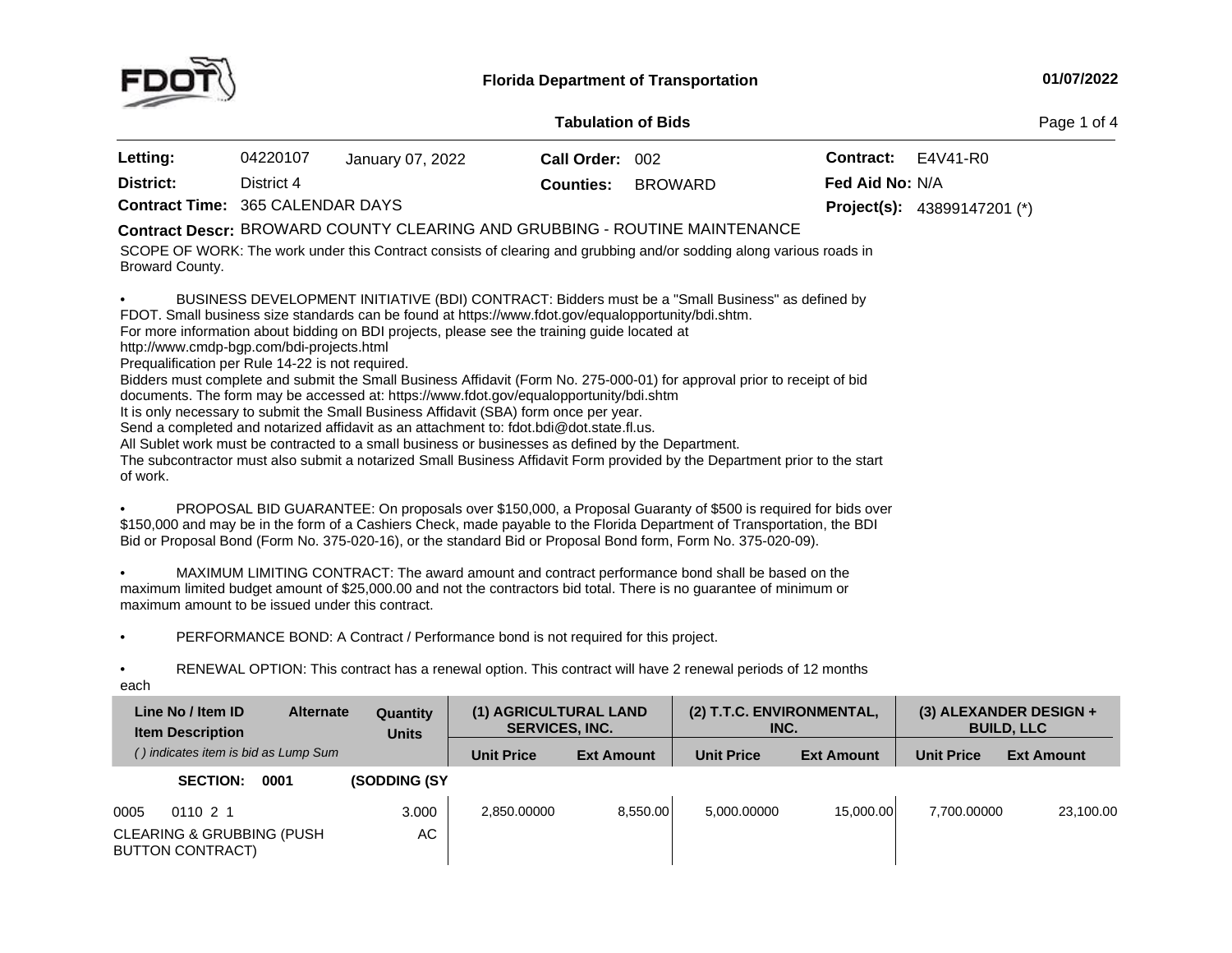

## **Tabulation**

Page 2 of 4

| Letting:               |                                              | 04220107                             | January 07, 2022                  |                                                | Call Order:<br>002 |                                   | <b>Contract:</b>  | E4V41-R0          |                                             |
|------------------------|----------------------------------------------|--------------------------------------|-----------------------------------|------------------------------------------------|--------------------|-----------------------------------|-------------------|-------------------|---------------------------------------------|
|                        | Line No / Item ID<br><b>Item Description</b> | <b>Alternate</b>                     | Quantity<br><b>Units</b>          | (1) AGRICULTURAL LAND<br><b>SERVICES, INC.</b> |                    | (2) T.T.C. ENVIRONMENTAL,<br>INC. |                   |                   | (3) ALEXANDER DESIGN +<br><b>BUILD, LLC</b> |
|                        |                                              | () indicates item is bid as Lump Sum |                                   | <b>Unit Price</b>                              | <b>Ext Amount</b>  | <b>Unit Price</b>                 | <b>Ext Amount</b> | <b>Unit Price</b> | <b>Ext Amount</b>                           |
|                        | <b>SECTION:</b>                              | 0001                                 | (SODDING (SY                      |                                                |                    |                                   |                   |                   |                                             |
| 0010<br><b>SODDING</b> | E575 1                                       |                                      | 1,000.000<br><b>SY</b>            | 2.80000                                        | 2,800.00           | 3.00000                           | 3,000.00          | 5.75000           | 5,750.00                                    |
|                        |                                              |                                      | 0001 SODDING (SY) Section Totals: |                                                | \$11,350.00        |                                   | \$18,000.00       |                   | \$28,850.00                                 |
|                        |                                              |                                      | <b>Contract Grand Totals:</b>     |                                                | \$11,350.00        |                                   | \$18,000.00       |                   | 28,850.00                                   |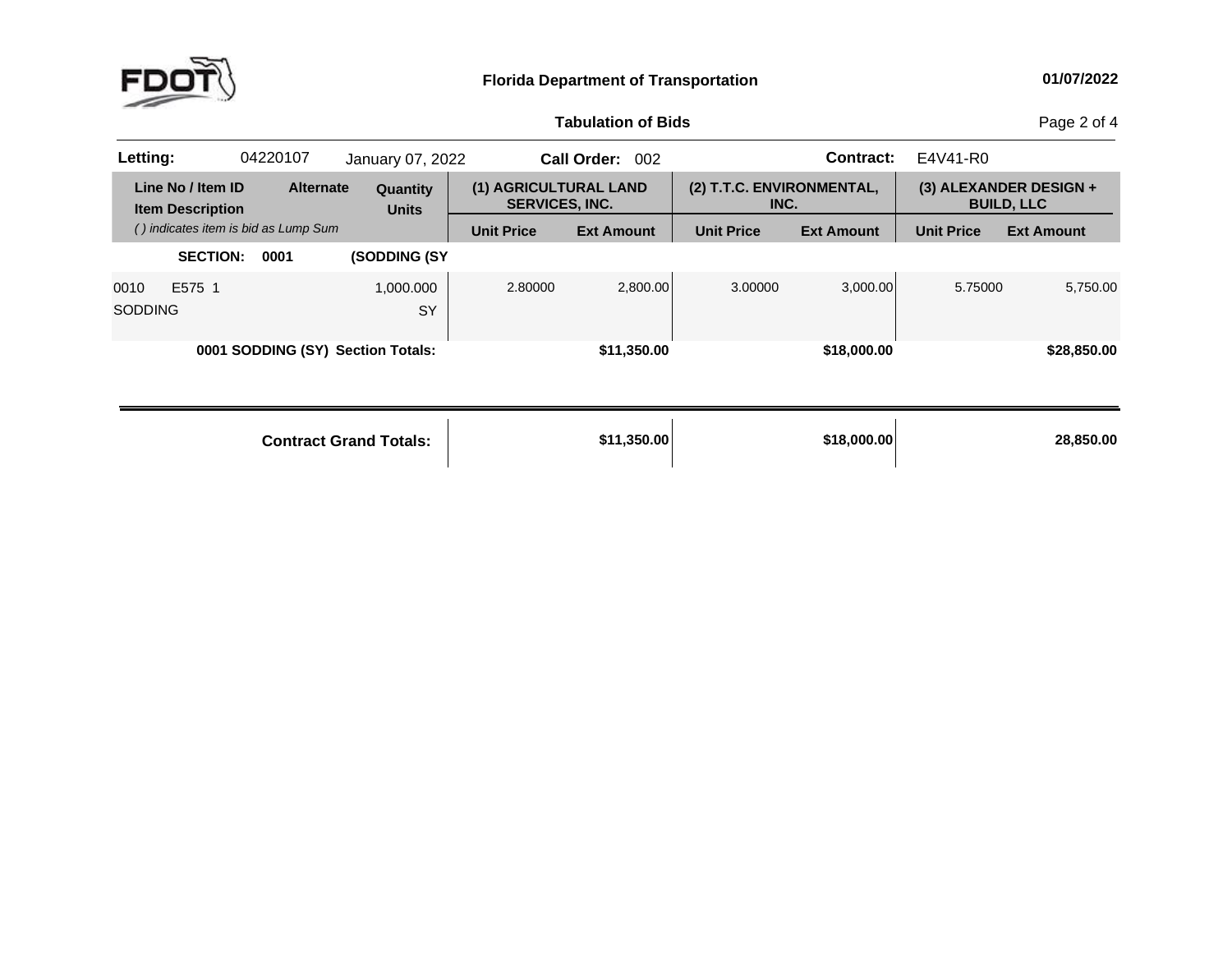

## **Tabulation**

Page 3 of 4

| Letting:       |                                                                 | 04220107         | January 07, 2022                  |                                         | Call Order:<br>002 |                                                      | Contract:         | E4V41-R0          |                                            |
|----------------|-----------------------------------------------------------------|------------------|-----------------------------------|-----------------------------------------|--------------------|------------------------------------------------------|-------------------|-------------------|--------------------------------------------|
|                | Line No / Item ID<br><b>Item Description</b>                    | <b>Alternate</b> | Quantity<br><b>Units</b>          | (4) CATES TRACTOR SERVICE<br><b>LLC</b> |                    | (5) HIGHSTYLE ENGINEERING<br>& CONSTRUCTION SERVICES |                   |                   | (6) MIDWESTERN<br><b>CONSTRUCTION. INC</b> |
|                | () indicates item is bid as Lump Sum                            |                  |                                   | <b>Unit Price</b>                       | <b>Ext Amount</b>  | <b>LLC</b><br><b>Unit Price</b>                      | <b>Ext Amount</b> | <b>Unit Price</b> | <b>Ext Amount</b>                          |
|                | <b>SECTION:</b>                                                 | 0001             | <b>(SODDING (SY)</b>              |                                         |                    |                                                      |                   |                   |                                            |
| 0005           | 011021                                                          |                  | 3.000                             | 9.800.00000                             | 29.400.00          | 10,500.00000                                         | 31.500.00         | 8.500.00000       | 25,500.00                                  |
|                | <b>CLEARING &amp; GRUBBING (PUSH</b><br><b>BUTTON CONTRACT)</b> |                  | AC.                               |                                         |                    |                                                      |                   |                   |                                            |
| 0010           | E575 1                                                          |                  | 1.000.000                         | 5.00000                                 | 5,000.00           | 5.00000                                              | 5,000.00          | 15,00000          | 15,000.00                                  |
| <b>SODDING</b> |                                                                 |                  | SY                                |                                         |                    |                                                      |                   |                   |                                            |
|                |                                                                 |                  | 0001 SODDING (SY) Section Totals: |                                         | \$34,400.00        |                                                      | \$36,500.00       |                   | \$40,500.00                                |

| <b>Contract Grand Totals:</b> | \$34,400.00 | \$36,500.00 | 40,500.00 |
|-------------------------------|-------------|-------------|-----------|
|                               |             |             |           |